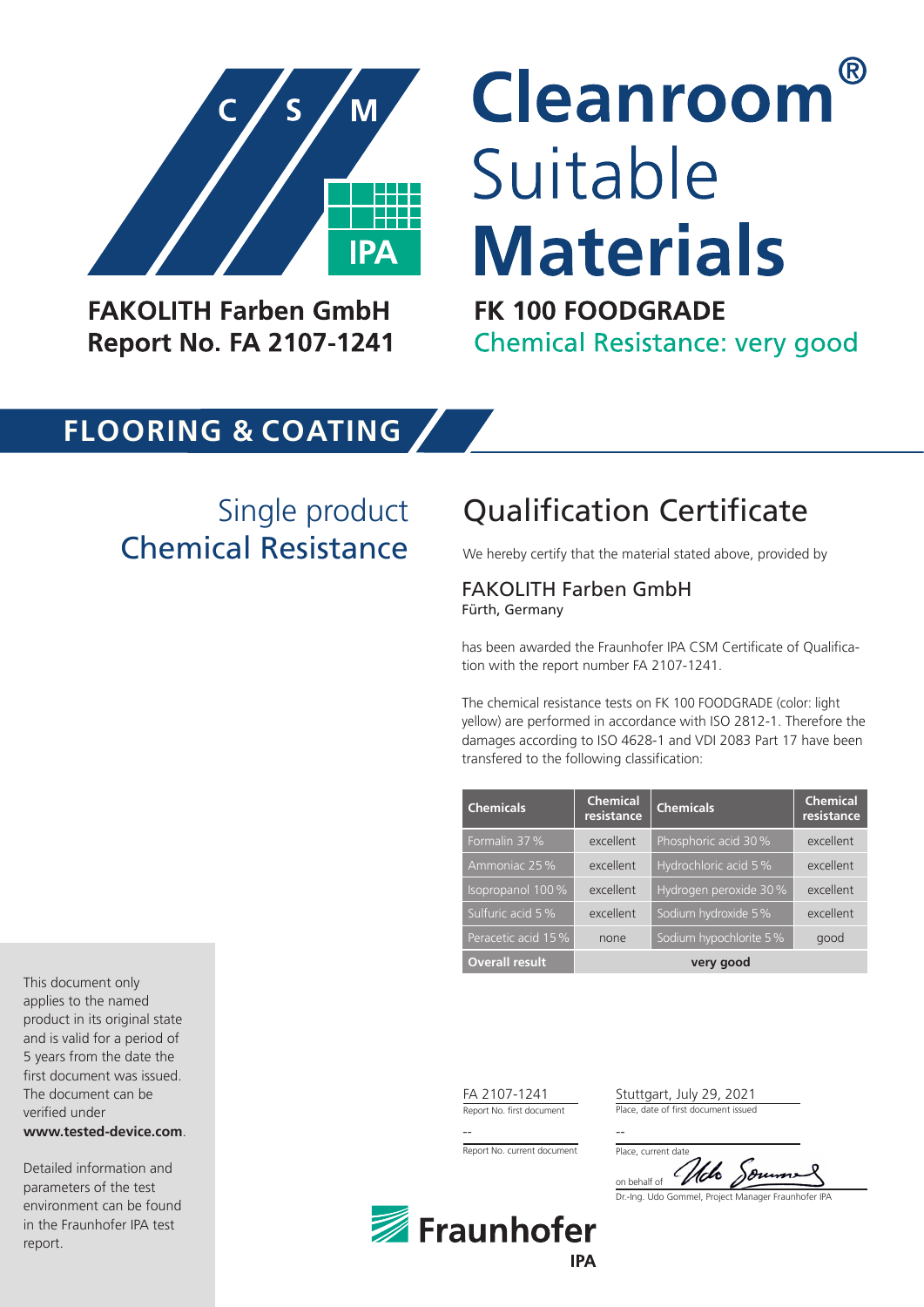

**FAKOLITH Farben GmbH Report No. FA 1803-1018** 

# (R) Cleanroom Suitable **Materials**

**DISPERLITH ELASTIC Biological Resistance: excellent** 

#### **FLOORING & COATING**

### **Biological Resistance**

### **Qualification Certificate**

We hereby certify that the material stated above, provided by

**FAKOLITH Farben GmbH** Fürth, Germany

has been awarded the Fraunhofer IPA CSM Certificate of Qualification with the report number FA 1803-1018.

The CSM classification of the DISPERLITH ELASTIC according to biological resistance is based on a worst-case consideration of both procedures A and C. Therefore growth intensity according to ISO 846 and VDI 2083 Part 18 has been transfered to the following classification:

| <b>Biological resistance Growth intensity</b> |          | <b>Classification</b> |  |
|-----------------------------------------------|----------|-----------------------|--|
| Fungi (Procedure A)                           |          | excellent             |  |
| Bacteria (Procedure C)                        | 0        | excellent             |  |
| Overall result                                | $\bf{0}$ | excellent             |  |

This document only applies to the named product in its original state and is valid for a period of 5 years from the date the first document was issued. The document can be verified under www.tested-device.com.

Detailed information and parameters of the test environment can be found in the Fraunhofer IPA test report.

FA 1803-1018 Report No. first document

Report No. current document

Stuttgart, April 13, 2018 Place, date of first document issued

Place, current date on behalf of *Web* Dunn

Dr.-Ing. Udo Gommel, Project Manager Fraunhofer IPA

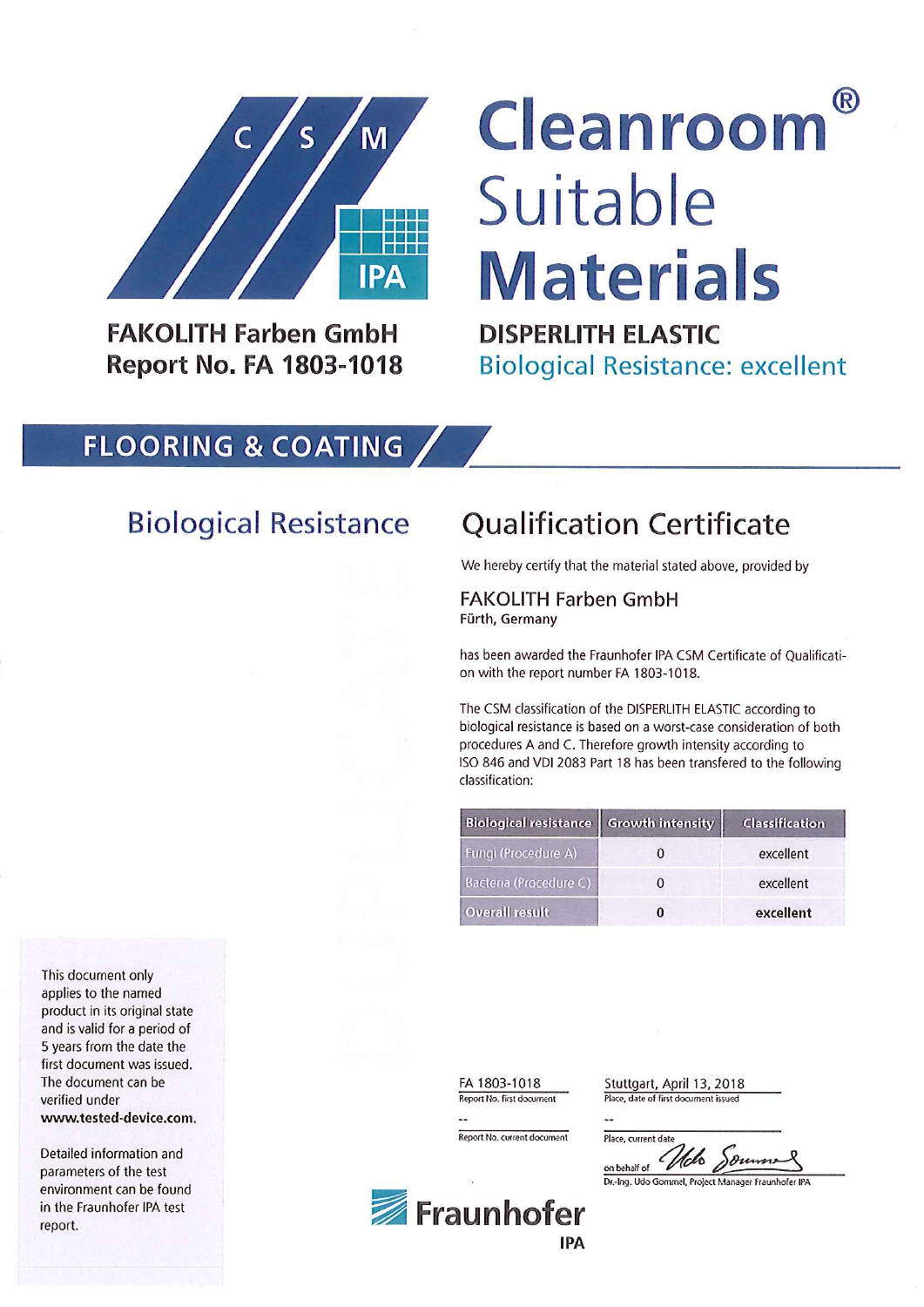

**FAKOLITH Farben GmbH Report No. FA 1803-1018** 

# <sup>(R)</sup> Cleanroom Suitable **Materials**

**DISPERLITH FOODGRADE** 

H<sub>2</sub>O<sub>2</sub> Absorption/Desorption: medium

#### **FLOORING & COATING**

### **Hydrogen Peroxide** Absorption/Desorption

### **Qualification Certificate**

We hereby certify that the material stated above, provided by

**FAKOLITH Farben GmbH** Fürth, Germany

has been awarded the Fraunhofer IPA CSM Certificate of Qualification with the report number FA 1803-1018.

The hydrogen peroxide absorption/desorption of DISPERLITH FOODGRADE was investigated at the stated test parameters, providing the following test result according to VDI 2083 Part 20:

| Øk-value<br>[min] | Standard deviation<br><i><u><b>Imini</b></u></i> | <b>Classification</b> |  |
|-------------------|--------------------------------------------------|-----------------------|--|
| 29.5              | 2.3                                              | medium                |  |

FA 1803-1018 Report No. first document

Report No. current document

Stuttgart, April 13, 2018 Place, date of first document issued

Place, current date Down on behalf of *Web* Souman S<br>Dr.-Ing. Udo Gommel, Project Manager Fraunhofer IPA

This document only applies to the named product in its original state and is valid for a period of 5 years from the date the first document was issued. The document can be verified under www.tested-device.com.

Detailed information and parameters of the test environment can be found in the Fraunhofer IPA test report.